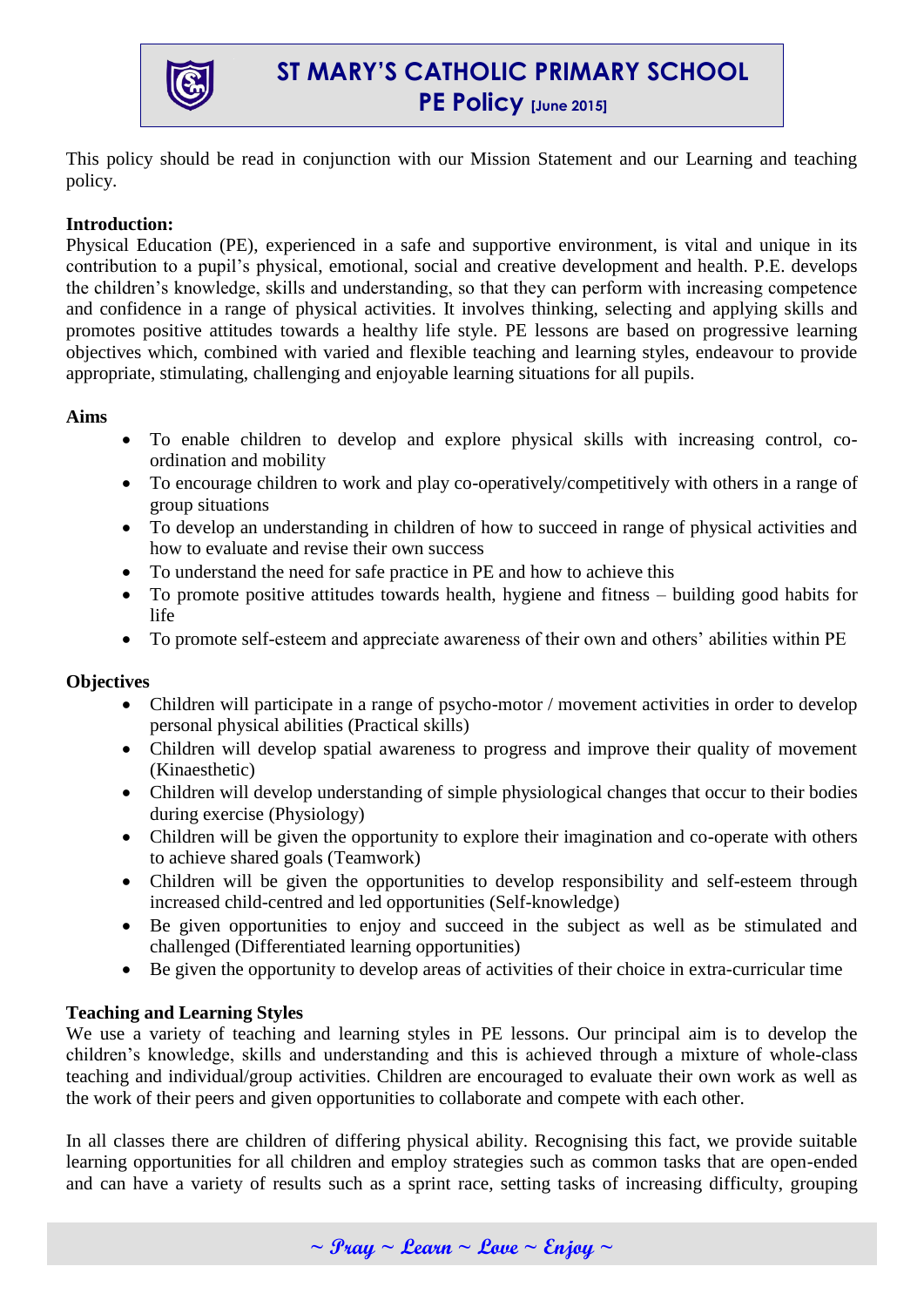children by ability and setting different tasks for each group and providing a range of challenge through the provision of different resources.

## **PE curriculum planning**

Our school uses the National Curriculum to inform planning in PE supported by TOPS Cards, Val Sabin schemes of work and ASA swimming awards.

## **The Foundation Stage**

We encourage the physical development of our children in the reception class as an integral part of their work. The physical development of our reception children relate to the objectives set out in the Early Learning Goals and we encourage the children to develop confidence in the way they move and how they handle tools and equipment. We give all children the opportunity to undertake activities that offer appropriate physical challenge, both indoors and outdoors, using a wide range of resources to support specific skills.

### **Teaching PE to children with special needs**

We teach PE to all children, whatever their ability, as PE forms part of the school curriculum policy to provide a broad and balanced education to all children. Teachers provide learning opportunities that are matched to the needs of children with learning difficulties. Pupils with special needs are able to develop confidence and express their feelings in PE, as it is a subject in which success does not depend on academic ability.

### **Assessment**

Feedback to pupils about their own progress in PE is achieved through discussion between child and teacher in the context of PE lessons and is also recognised by the use of award schemes, particularly in swimming.

Formative Assessment is used to guide the progress of individual pupils in PE. It involves identifying each child's progress in each aspect of the subject, determining what each child has learned and what therefore should be the next stage in his/her learning, to take them forward.

Suitable tasks for assessment include:

- Practical tasks directly observed by the teacher
- Small group discussions related to a practical task
- Specific assignments for individual pupils
- Individual discussions where children are encouraged to appraise their own work and progress

### **Resources**

The facilities and equipment available for the teaching of PE at St Mary's are steadily improving. There are now sufficient resources to enable all children to work in pairs on skill development areas. As a primary school, we have access to one large indoor hall, hard court areas and a grassed playing field, which includes a football/rugby pitch in winter and race track / rounders pitch in summer.

The school PE store in both key stages has portable football, netball and hockey goals, portable and fixed gymnastics equipment as well as mats and benches. Equipment is checked regularly by the PE coordinator and stock replenished as often as budget allows.

Children should be taught from the earliest age to move the PE equipment safely themselves. Mats should not be placed under the fixed climbing frame in the hall when in use as this encourages children to jump from heights.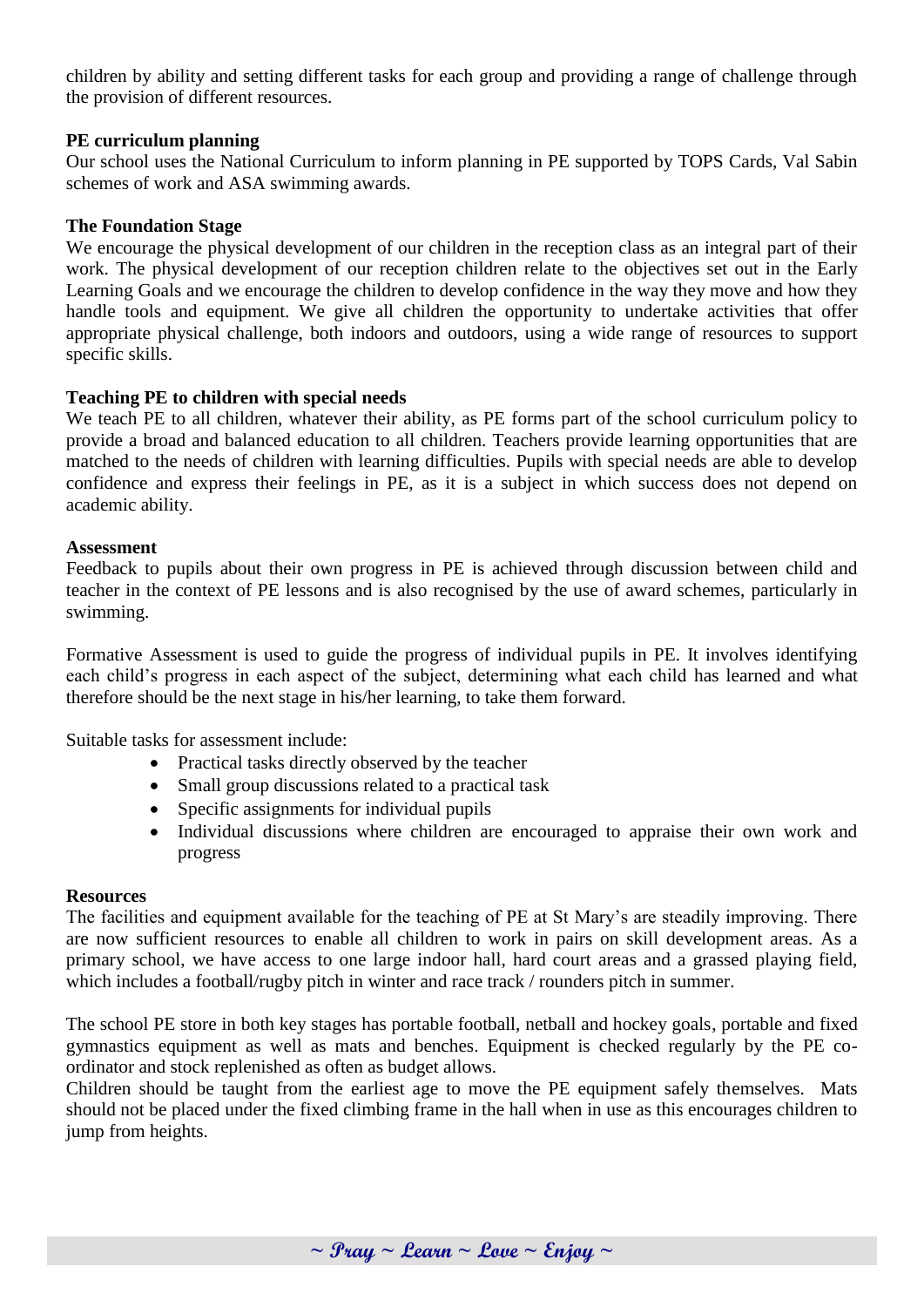# **How excellence in PE is celebrated**

- Displays of dance and gymnastics in assemblies and on other public occasions
- Participation in sporting competitions, notably athletics, netball, football, hockey, tagrugby, cricket, swimming, dance and gymnastics
- An annual sports day event involving all pupils
- Individual children's excellence in achievement at weekly 'Celebration Assemblies'

# **Health and Safety**

- Use of equipment, apparatus and techniques in accordance with health and safety risk assessments
- Appropriate storage of equipment and apparatus
- Teaching pupils to understand the need for safe practice in physical activities and how to achieve this
- Personal hygiene and safety appropriate clothing, weather, warm up, stretches, etc

# **Clothing, personal effects and protection**

To protect all children the policy on clothing and Jewellery in PE must be followed. There is an element of danger to the wearer and others if jewellery and clothing policies are not strictly enforced.

- Children and young people must wear appropriate PE clothing for all PE activities this should be shorts and a T-shirt top or other appropriate clothing.
- **The wearing of vest and pants alone is not acceptable clothing for PE in any context**.
- Acceptable clothing is that which presents no risk of injury to the wearer or other children and young people.
- Clothing should allow unrestricted movement without being loose and when necessary provide protection for the activity concerned. Care should be taken to ensure that children and young people do not wear unnecessary amounts of clothing, particularly for indoor activities.
- Long hair must be tied back to prevent entanglement in apparatus and to prevent it obscuring vision.
- The use of swimming caps is a requirement in the swimming pool.
- There should be no objection to additional clothing or tracksuits for outdoor activity on a cold day.

# **Sensory aids – spectacles and hearing aids**

- The wearing of sensory aids will usually be determined by the nature of the activity (i.e. activities involving physical contact would not be appropriate).
- A balanced judgement should be made as to whether wearing the item constitutes a greater or lesser risk to the wearer and to the group in those activities where physical contact is absent.
- Spectacle wearers should be encouraged to secure their spectacles using appropriate tabs or bands prior to play. Parents should be asked to provide shatterproof lenses in spectacles or ideally plastic lenses whenever the participant relies on wearing spectacles during PE.

# **Children and young people must be comfortable and warm when undertaking physical activity.**

Risk assessment will address weather conditions and the need for:

- Additional clothing
- Shortened lesson/activity period
- Modified activity or revised groups.

# **Footwear**

- Barefoot working is recommended for activities such as gymnastics and dance. Where footwear is required, it should be light, pliant and close fitting.
- Training shoes **must not** be worn for gymnastics or dance as their hard plastic soles are inflexible and give poor grip. Footwear should be pliant and close fitting to enable feel for the apparatus with sufficient grip design on the sole to give good traction.
- Pupils should never participate in socks on polished surfaces.

**~ Pray ~ Learn ~ Love ~ Enjoy ~**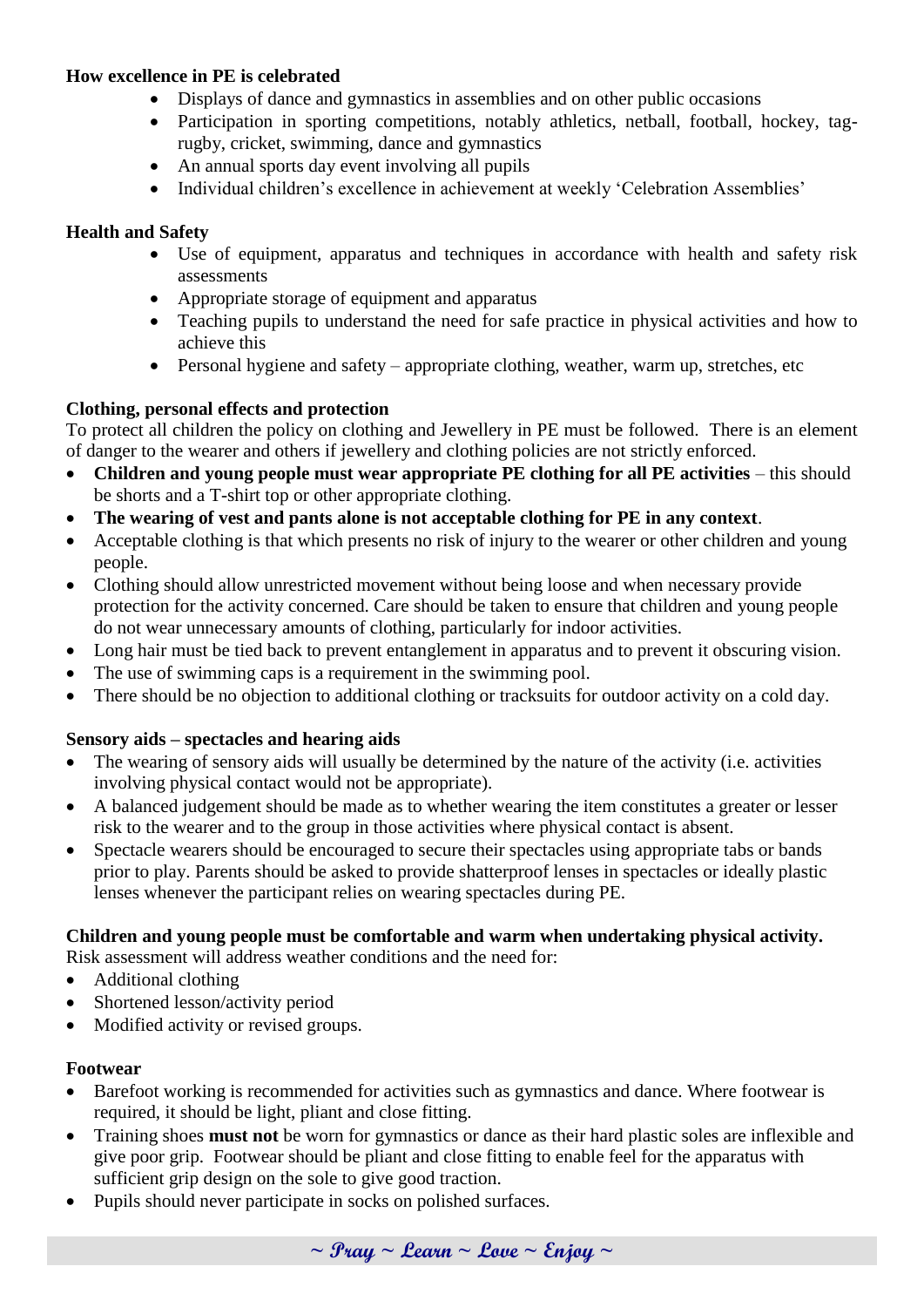- When organising indoor activities, a situation where some pupils have footwear and some are barefoot should be avoided and all pupils be attired similarly.
- Appropriately studded boots are recommended for invasion games and cross country running on grass. These studded boots should not be worn inside the building.

Children should have PE kit in school every day. If a child does not have PE kit notification should be sent home each time. Some modern school shoes are of a trainer type design, have high friction sole and could safely be worn for a PE activity as a one off. The teacher must carry out risk assessment in relation to footwear use

# **Jewellery**

The wearing of non essential personal effects continues to pose difficulties in many schools since such items should ideally always be removed in order to establish a safe working environment. Staff have a duty of care to ensure pupils are able to actively participate without unnecessarily endangering themselves or those working around them. The following procedure should be applied at the commencement of each lesson:

- All jewellery and personal effects such as watches, necklaces and body piercings must be **removed** for physical education and related activities.
- Staff should always give a verbal reminder to pupils to remove jewellery prior to PE lessons.
- If, under exceptional circumstances it cannot be removed (e.g. cultural practice or newly pierced ears), risk of injury should be reduced where it is practicable to do so.

This could be done by:

- Bracelets secured by the use of a wrist sweatband.
- Studs being secured by the use of micropore tape or masking tape (not sellotape or elastoplasts). In these circumstances care must be taken to cover the spike at the back of the earlobe effectively. This is not effective in swimming where tape may become dislodged by the water.

Such compromises are to ease particular issues of conflict – the element of risk can be reduced by such as those listed above, but the action taken does not make the situation safe. Disclaimers from parents about the wearing of any item of jewellery by a pupil should be declined. Such indemnities have no legal status. The duty of care remains firmly with the school on such matters.

Similar action may be agreed when a young person has had his or her ears newly pierced, but only for a short, agreed period such as six full weeks. Current medical opinion states that this time constitutes the normal healing process. Where any secondary infection may occur, then this period may need to be extended. It is important that a finite period is agreed with the child and his/her parents/guardians.

- Teachers and other school staff **should not** involve themselves in the process of earring removal or taping other than the provision of appropriate tape. The child must do this themselves.
- With very young children, parents should be asked to remove earrings and studs from children's ears before they come to school each day until such time as the child is able to remove the adornments themselves prior to a PE lesson.
- It is the parents' responsibility to train their children to take out and put in earrings. Such training will support the policy of the school and enable teachers to ensure children and young people are dressed safely for PE activity.
- Medi alert bracelets and necklaces may be worn by some children and young people. Again during the period of participation these items should be removed (as both teacher and child /young person are aware of the special circumstances relating to that child and will know how to react should difficulties arise).